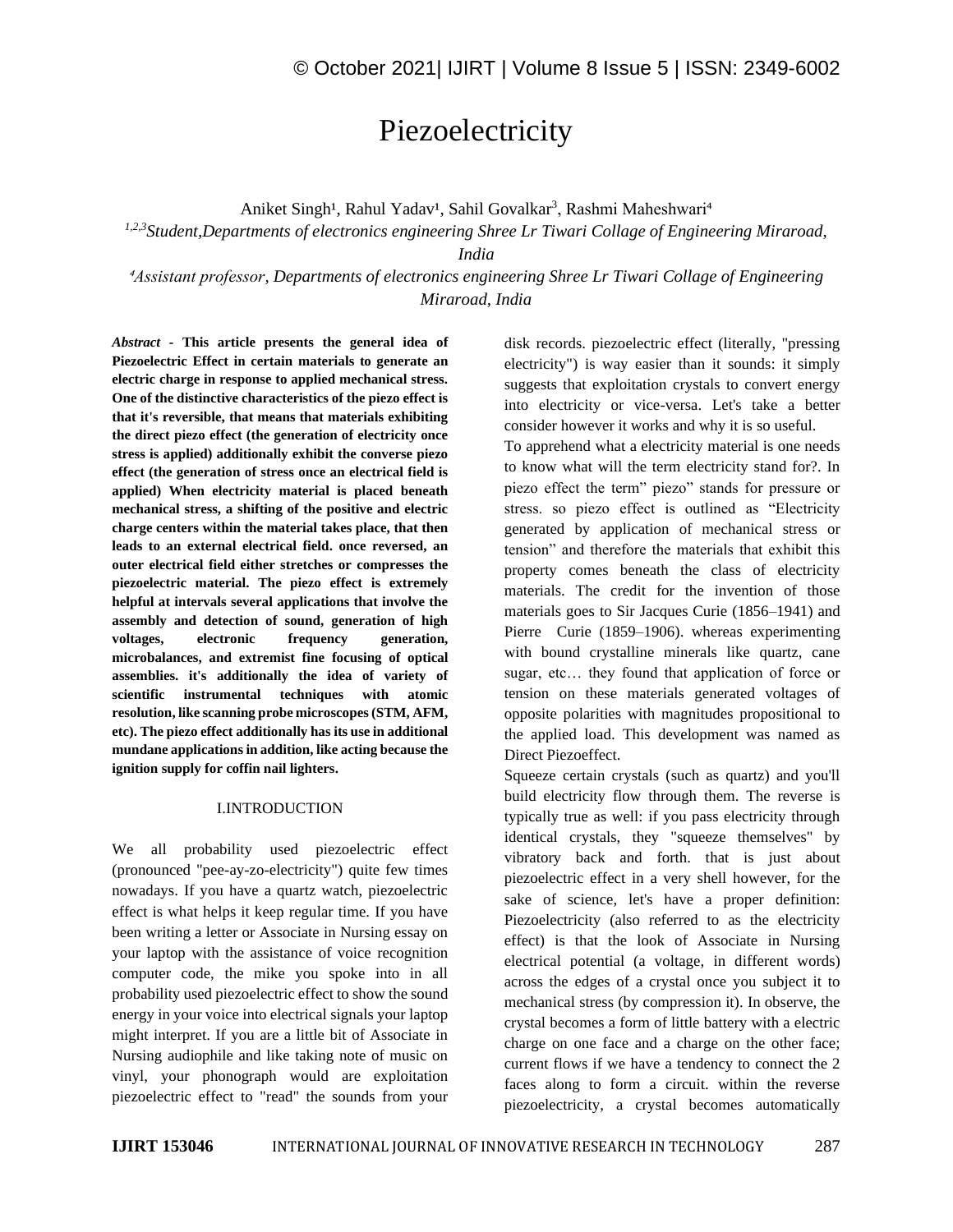stressed (deformed in shape) once a voltage is applied across its opposite faces.

## II. WHAT CAUSE PEIZOELECTRICITY

Think of a crystal and you probably picture balls (atoms) mounted on bars (the bonds that hold them together), a bit like a climbing frame. Now, by crystals, scientists do not essentially mean intriguing bits of rock you discover in gift shops: a crystal is that the scientific name for any solid whose atoms or molecules ar organized during a} very orderly approach supported endless repetitions of an equivalent basic atomic building block (called the unit cell). therefore a lump of iron is simply the maximum amount of a crystal as a chunk of quartz. in a very crystal, what we've is truly less sort of a frame (which does not essentially have AN orderly, repetition structure) and a lot of like three-dimensional, stippled wallpaper.



In most crystals (such as metals), the building block (the basic repetition unit) is symmetrical; in piezoelectric crystals, it isn't. Normally, are crystals are electrically neutral: the atoms within them might not be symmetrically organized, however their electrical charges are absolutely balanced: a electric charge in one place cancels out a electric charge close. However, if you squeeze or stretch a crystal, you deform the structure, pushing a number of the atoms nearer along or any apart, displeasing the balance of positive and negative, and inflicting web electrical charges to seem. This impact carries through the total structure thus web positive and negative charges seem on opposite, outer faces of the crystal.

The reverse-piezoelectric impact happens within the opposite manner. place a voltage across a crystal and you are subjecting the atoms within it to "electrical pressure." they need to maneuver to rebalance themselves—and that is what causes electricity crystals to deform (slightly amendment shape) once you place a voltage across them. The secret of piezoelectric materials lies in their distinctive atomic structure. electricity materials are ionically secure and contain positive and negative ions within the style of pairs referred to as unit cells. These materials are offered in nature as associate anisotropic nonconductor with non-Centrosymmetric lattice i.e. they don't have any free electrical charges and also the ions lack a middle of symmetry.



When mechanical stress or friction is applied on these materials the geometry of the atomic structure of the crystal changes because of net movement of positive and negative ions with regard to one another, leading to dipole or Polarization. so the crystal changes from a nonconductor to a charged material. the quantity of voltage generated is directly proportional to the quantity of stress or tension applied to the crystal.

## III. ENERGY HARVESTING WITH PEIZOELECTRICITY

If you'll create a small little bit of electricity by pressing one crystal once, might you create a big quantity by pressing several crystals over and over again? What if we have a tendency to buried crystals beneath town streets and pavements to capture energy as cars and folks passed by this concept, that is thought as energy gather, has caught several people's interest. Inventors have planned all types of concepts for storing energy with hidden electricity devices, from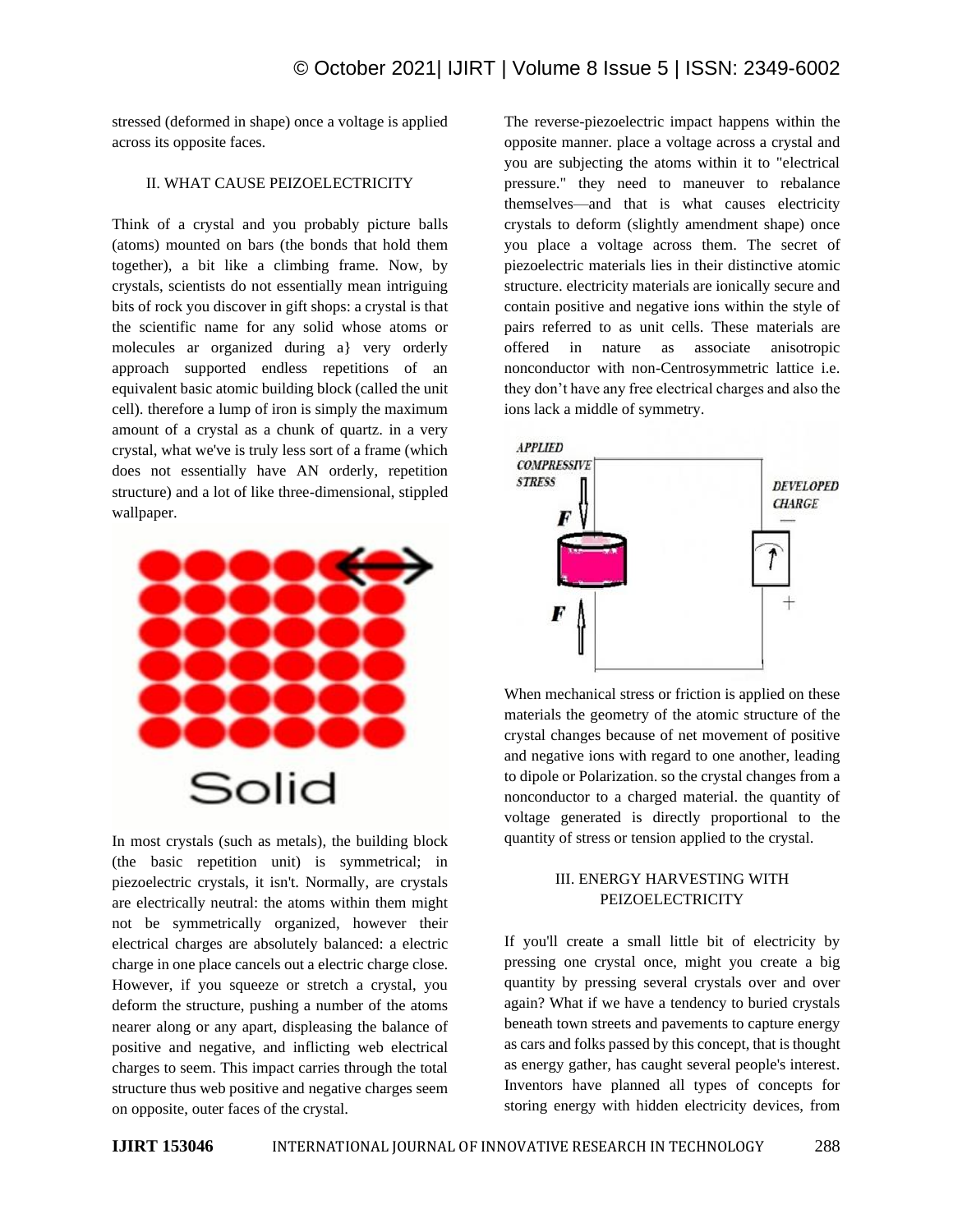shoes that convert your walking movements into heat to stay your feet heat, and cellphones that charge themselves from your body movements, to roads that power streetlights, contact lenses that capture energy after you blink, and even gadgets that create energy from the pressure of falling rain

Smart road: One among the other methods is piezoelectric smart road sensor. Here smart roads refer to the roads on which piezoelectric sensors can be placed in order to generate electricity, When any vehicle moves on the roads it produces very small vertical deformations and vibrations on the roads. The increasing demand of the electricity forces us to think about harvesting that vibration energy from vehicles which is wasted otherwise



Flooring Tiles : Japan has already started experimentation with the use of piezoelectric effect for energy generation. They implement piezoelectric effect on the stairs of the bus. Thus every time passenger steps on the tiles; they trigger a small vibration that can be stored as energy. The flooring tiles are made up of rubber which can absorb the vibration. This vibration generates when running or walking on it. Under these tiles piezoelectric material are placed. When the movement is felt by the material they can generate the electricity. This generated energy is simultaneously stored into the battery. Generated electricity we can use the lightning of lamp or street light. Energy is generated by step of one human being is too less but if number of steps increases ultimately energy production also increases.

Dancing floors : Europe is another one of the country which started experimenting use of piezoelectric crystal for energy generation in night clubs. Floor is compressed by the dancer's feet and piezoelectric materials makes contact and generate electricity. Generated electricity is nothing but 2-20 watt. It depends on impact of the dancer's feet.

## IV. ADVANTAGES

- Piezoelectric materials can operate at any temperature conditions.
- They have low carbon footprint making them the best alternative for fossil fuel.
- Characteristics of these materials make them the best energy harvesters.
- Unused energy lost in the form of vibrations can be tapped to generate green energy.
- These materials can be reused.

## V. LIMITATIONS

- While working with vibrations these devices are prone to pick up unwanted vibrations also.
- Resistance and Durability apply limits to devices when used to tap energy from pavements and roads.
- The mismatch between stiffness of piezoelectric material and pavement material.
- Less known details of these devices and the amount of research done till date is not sufficient to exploit full usage of these devices.

## VI. CONCLUSION

- Piezoelectricity is a revolutionary source for "GREEN ENERGY".
- Flexible piezoelectric materials are attractive for power
- harvesting applications because of their ability to withstand large amounts of strain.
- Convert the ambient vibration energy surrounding them into electrical energy.
- Electrical energy can then be used to power other devices or stored for later
- Considered as sustainable, clean source of energy and environmentally friendly.

## REFERENCE

[1] "Footstep Power Generation Using Piezoelectric Transducer"," Kiran Boby, Aleena Paul K, Anumol.C.V, NimishaK.K.", International